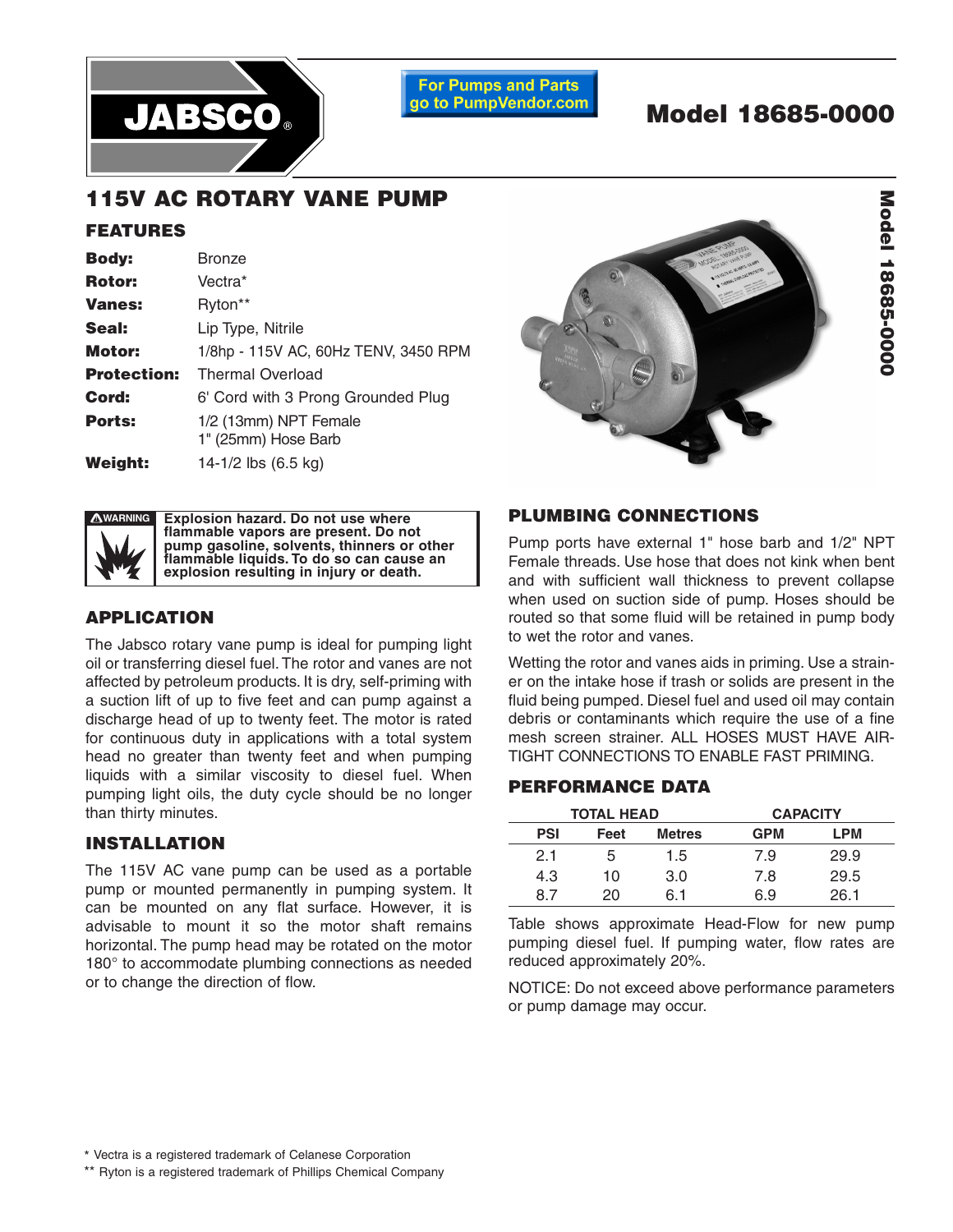#### **OPERATION**



**WARNING Explosion hazard. Do not pump volatile liquids with a flash point below 100**°**F (38**°**C). Doing so can cause an explosion or fire resulting in injury or death.**

Rotary Vane pumps must NOT be run dry, as the pumped liquid is the lubricant for the rotor and vanes. Observe the outlet and shut off pump as soon as liquid stops flowing.

The pump cannot run against a closed outlet as encountered when using a garden hose type shut-off nozzle. Pressure for normal operation should not exceed 20 feet of head (8.7 psi). Excessive pressures will cause motor to overheat tripping the thermal overload protector.

Temperature of pumped liquid may range from 45°-165°F (7°-74°C). When pumping engine oil, run engine long enough to heat oil to about 150°F (66°C).

NOTE: Diesel fuel has a flash point of 100°-190° F (43°-88°C).

### **DISASSEMBLY**

- 1. Remove end cover screws, end cover and O-ring.
- 2. Withdraw rotor and vanes.
- 3. Loosen and remove two slotted hex screws, which attach body to motor.
- 4. Tap body lightly between ports and remove body from motor.
- 5. Press seal from the rotor side of the body out of the seal bore.

#### **ASSEMBLY**

- 1. Press seal from the motor side of the body into the seal bore with lip pointing toward the rotor bore.
- 2. Lubricate motor shaft and install body on motor.
- 3. Aligning flat in rotor with flat on motor shaft, install rotor. Install vanes in vane slots of rotor.
- 4. Install O-ring, end cover and end cover screws.

#### **MAINTENANCE**

Periodic cleaning of rotor and vanes will ensure proper pump performance and extend life.

Periodic cleaning of the inlet strainer, rotor and vanes will extend pump life. For best performance replace vanes and rotor every 250-500 hours. In freezing conditions, loosen end cover screws to drain fluid from pump head.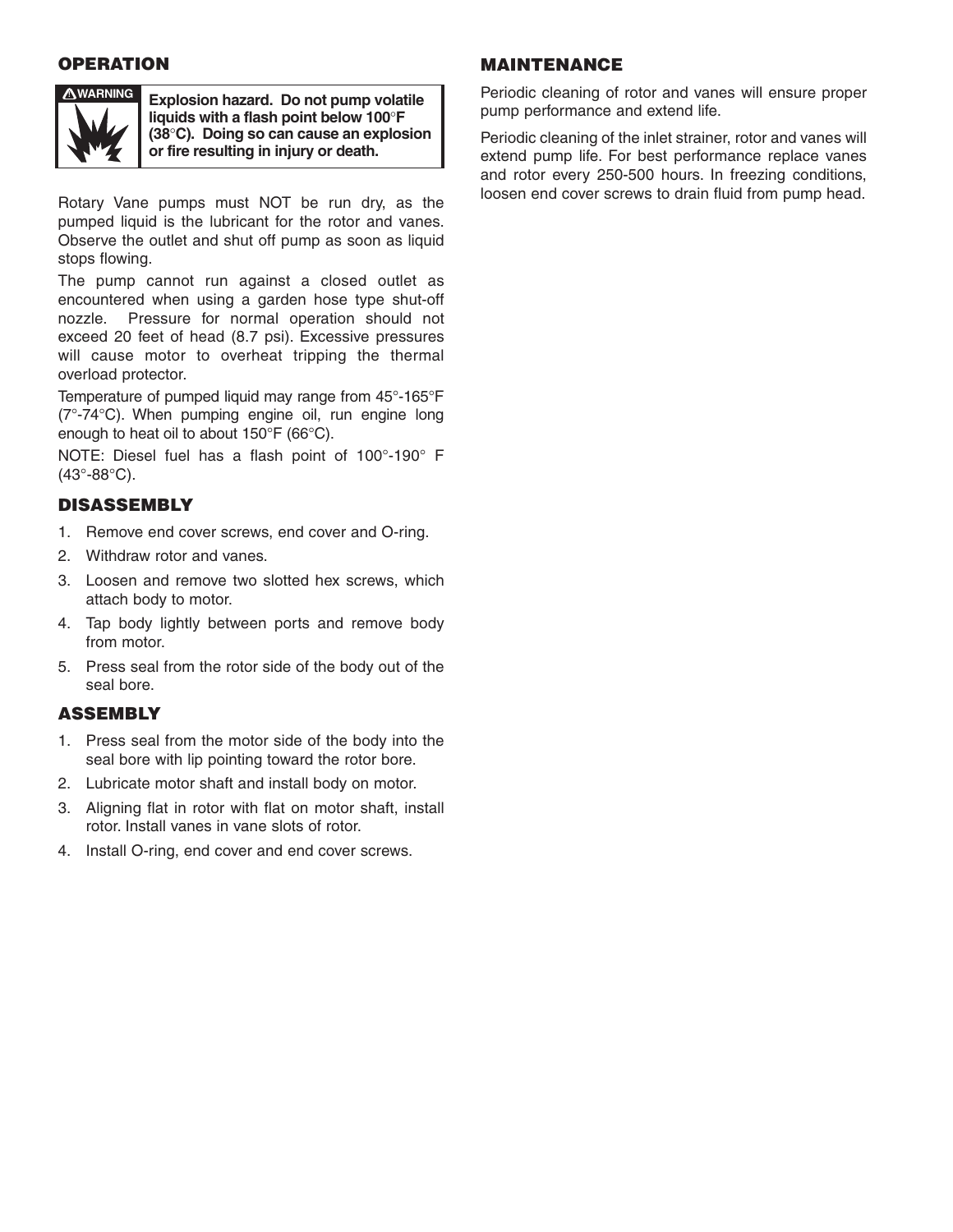

#### **PARTS LIST**

| KIT | <b>DESCRIPTION</b>                                 | <b>KIT NUMBER</b> |
|-----|----------------------------------------------------|-------------------|
| А   | End CoverScrew Kit<br>End Cover                    | 18647-1000        |
| *H  | O-Ring (set of 50)                                 | 18753-8660        |
| в   | Vanes (set of 5)<br>Rotor                          | 18753-2073        |
| D   | Sea I- Nitrile<br>Screw (Pump to motor)<br>Slinger | 18753-4384        |
| F   | Body<br>3/4" Male Garden Hose Adapter              | 18644-5000        |
| F   | Motor                                              | 18753-0082        |

#### **REPLACEMENT PART KITS**

JABSCO RECOMMENDS THAT ALL COMPONENTS IN EACH INDIVIDUAL KIT BE REPLACED AS A MATTER OF GENERAL MAINTENANCE.

\* O-Ring gasket contained in kits A, B & D.